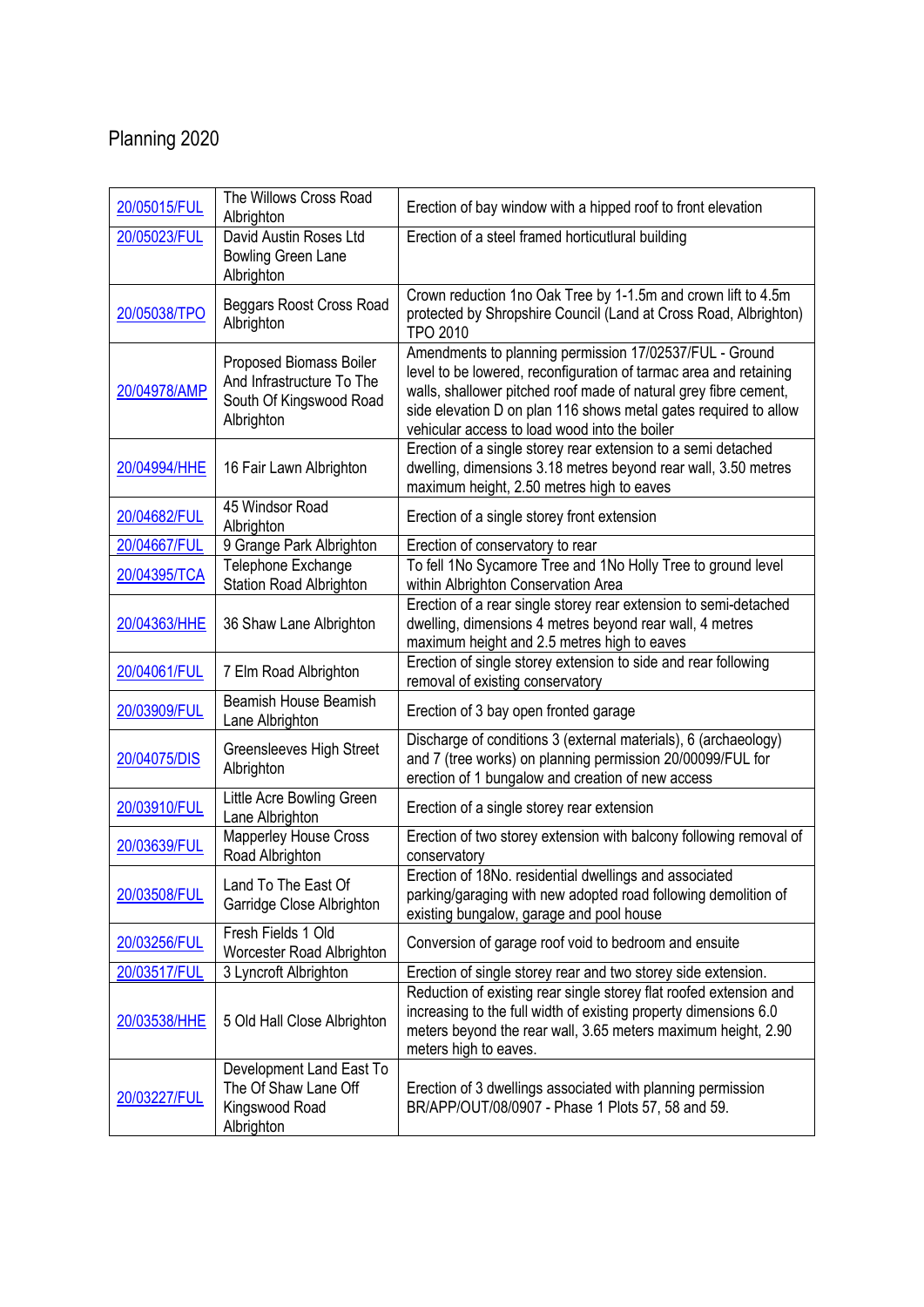| 20/03236/AMP | Proposed Biomass Boiler<br>And Infrastructure To The<br>South Of Kingswood Road<br>Albrighton Shropshire | Non Material Amendment to move the biomass boiler to the west<br>but within the red line as approved under application<br>17/02537/FUL.                                                                                                                                                                   |
|--------------|----------------------------------------------------------------------------------------------------------|-----------------------------------------------------------------------------------------------------------------------------------------------------------------------------------------------------------------------------------------------------------------------------------------------------------|
| 20/03207/FUL | Tsb Bank High Street<br>Albrighton                                                                       | Installation of 2 no. CCTV dome cameras to front elevation                                                                                                                                                                                                                                                |
| 20/03179/FUL | 18 High Street Albrighton                                                                                | Erection of first floor link corridor extension to rear and addition of<br>dormer windows to front and rear                                                                                                                                                                                               |
| 20/03141/AMP | Development Land East To<br>The Of Shaw Lane Off<br>Kingswood Road<br>Albrighton                         | Non-material amendment to planning application number<br>BR/APP/OUT/08/0907                                                                                                                                                                                                                               |
| 20/03135/FUL | Proposed Dwelling To The<br>South Of 1 The Limes<br>Albrighton                                           | Erection of bungalow with attached garage following demolition of<br>double garage                                                                                                                                                                                                                        |
| 20/01445/FUL | 87 High Street Albrighton                                                                                | Application under Section 73A of the Town and Country Planning<br>Act 1990 for conversion of an existing A3 Building into a single A1<br>use Unit including the demolition of a section of building already<br>permitted under 18/05485/FUL and alterations to the existing<br>shop front (retrospective) |
| 20/02983/FUL | 41 Grange Park Albrighton                                                                                | Erection of a two storey extension and bay window to front, and a<br>pitched roof canopy to front of existing garage                                                                                                                                                                                      |
| 20/00538/FUL | <b>Wheelcote Cosford</b><br>Albrighton                                                                   | Application under Section 73A of the Town and Country Planning<br>Act 1990 for the installation of dormer windows to rear roofline in<br>connection with loft conversion                                                                                                                                  |
| 20/02719/TCA | 82 High Street Albrighton                                                                                | Fell two groups of Laurels (G1 & G2), 2no Holly (T1&T6), a dead<br>tree (T2), 1no Conifer (T3), 1no Variegated Holly (T4) & 1no<br>Sycamore (T5) within Albrighton Conservation Area                                                                                                                      |
| 20/02712/TCA | The Red House 84 High<br><b>Street Albrighton</b>                                                        | Fell 3no Yews protected by the Albrighton Conservation Area                                                                                                                                                                                                                                               |
| 20/02469/DIS | 87 High Street Albrighton                                                                                | Discharge of conditions 3 (external materials) and 5 (drainage) on<br>planning permission 18/05485/FUL for erection of 3No studio<br>apartments together with 3No parking spaces following demolition<br>of a section of an existing A3 building                                                          |
| 20/02405/HHE | 17 Lyncroft Albrighton                                                                                   | Single Storey rear extension to a detached dwelling dimensions<br>5.3 metres beyond the rear wall, 3.5 metres maximum height and<br>3 metres high to eaves                                                                                                                                                |
| 20/02301/FUL | Meere Barn Newhouse<br>Lane Albrighton                                                                   | Erection of single storey rear porch extension                                                                                                                                                                                                                                                            |
| 20/02206/TPO | 12 Bushfield Road<br>Albrighton                                                                          | To carry out an overall reduction to the canopy by 15-20%, with a<br>5% thin 3no Silver Birch trees (T1, T2 and T3) protected by<br>Shropshire Council (Land to the North of the High Street,<br>Albrighton) TPO 2010                                                                                     |
| 20/02144/TPO | 2 Warwick Park Shaw Lane<br>Albrighton                                                                   | Crown lift by approx. 2m and crown reduction of 30% of 1no<br>Beech & removal of dead branches at lower level and crown<br>reduction of 15% of 1no Pine protected by the Shropshire Council<br>(Land off Shaw Lane and Kingswood Road, Albrighton) TPO 2010<br>(Ref: SC/00018/10)                         |
| 20/01772/LBC | 73 High Street Albrighton                                                                                | Internal works to facilitate the formation of doorway to first floor<br>landing                                                                                                                                                                                                                           |
| 20/01678/FUL | 21 Meeson Close<br>Albrighton                                                                            | Erection of single storey side extension                                                                                                                                                                                                                                                                  |
| 20/01772/LBC | 73 High Street Albrighton                                                                                | Internal works to facilitate the formation of doorway to first floor<br>landing                                                                                                                                                                                                                           |